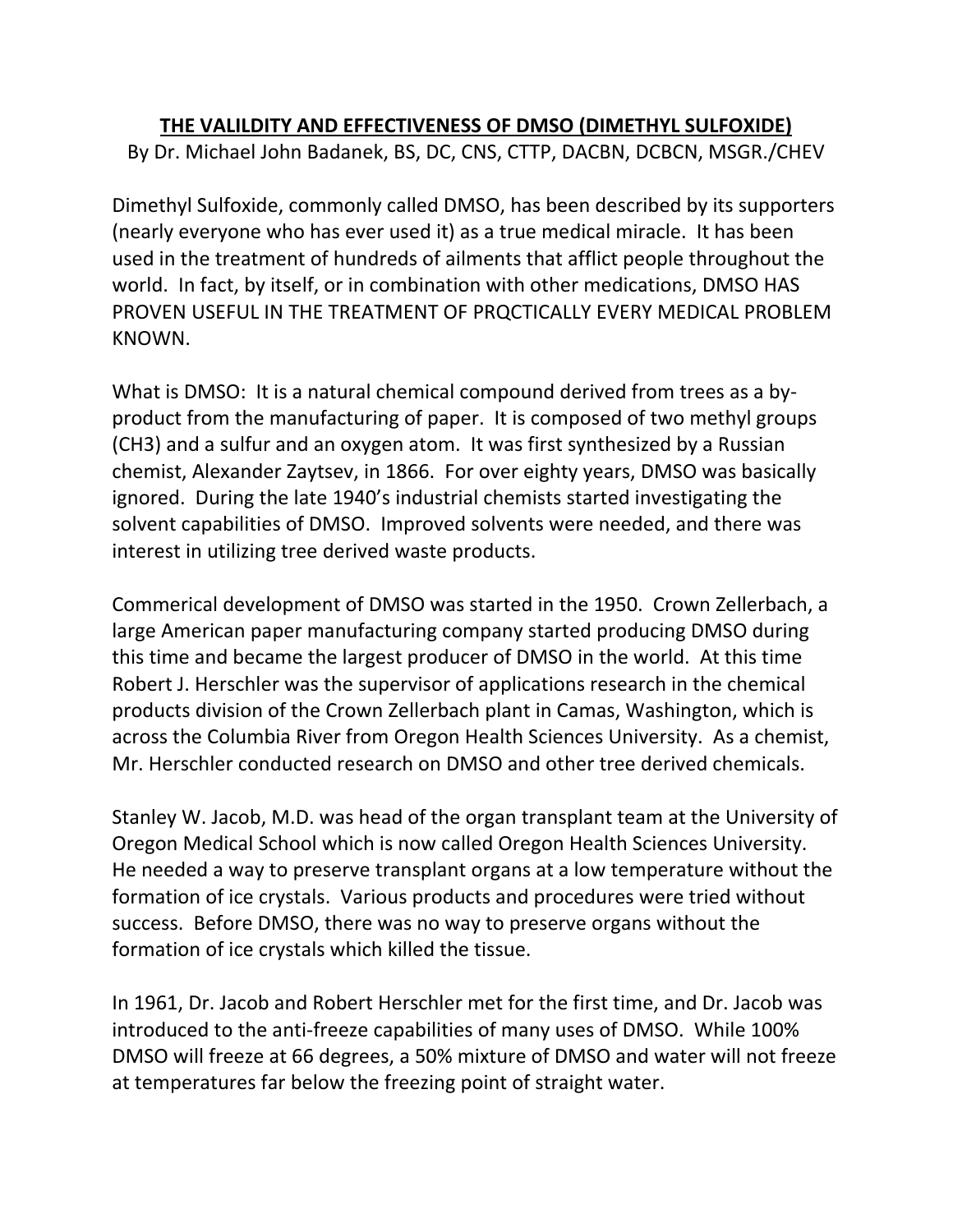Dr. Jacob soon discovered that DMSO had many other properties that would later prove to make DMSO one of the most important medical products ever discovered. Just a few of these properties, or even one by itself, could make DMSO an important product in the treatment of a wide variety of conditions. When all these properties are combined in one substance, we have a truly amazing product.

DMSO has been described by Dr. Jacob as a new medical principle. It is substance that is totally strange to medical science. Its mode of action is not completely understood, and it is used to treat some ailments that have long been considered as untreatable. Also, because of its distinctive odor, it is very difficult to conduct double blind studies with DMSO. However, it is always possible to have studies involving DMSO where the results are compared to current treatment. As an example, if a disease at a certain stage has an expected mortality rate of 80% within one year, and there is a 10% mortality rate for those treated with DMSO, it shows that DMSO is a successful treatment. If the mortality rate stays in the 80% range, it shows no improvement.

Methylsulfonylmethane, commonly called MSM, is a product that is derived from DMSO. MSM has many of the properties of DMSO, but is generally regarded as a food supplement. It has not been subject to the medical studies of DMSO and is not considered to be as effective as DMSO in treating most ailments. However, it also does not cause the patient to have the garlic-like DMSO breath.

DMSO is one of the most powerful free radical scavengers known. Free radicals are unstable charged molecular fragments that attack other molecules causing severe damage to cells throughout the body. This disrupts the normal functioning of various organs in the body. Free radical damage is usually slow and accumulates over the years. Eventually this can lead to such ailments as cancer and arthritis. It can also lead to premature aging. It is possible that the regular use of DMSO may completely prevent some serious ailments.

Another important action of DMSO is its immune normalizing effect. This makes DMSO important in the treatment of autoimmune diseases and can also help the natural immune system fight off various infectious and contagious diseases.